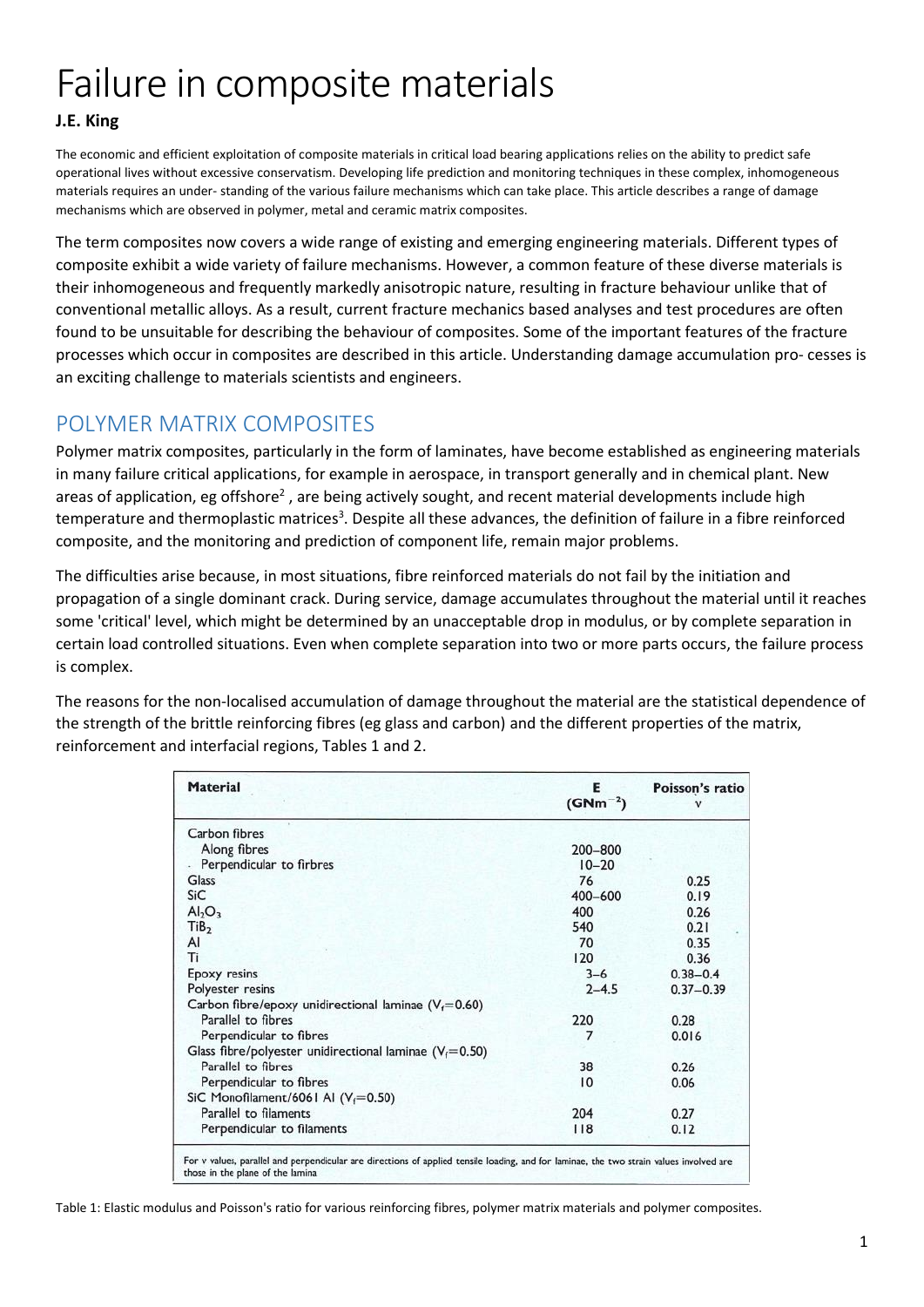| <b>Material</b>                                                             | <b>Thermal</b><br>expansion<br>coefficient<br>$\alpha \times 10^{-6}$ (°C <sup>-1</sup> ) |  |
|-----------------------------------------------------------------------------|-------------------------------------------------------------------------------------------|--|
| Carbon fibres                                                               |                                                                                           |  |
| Along fibre axis                                                            | $-0.1 - -1.2$                                                                             |  |
| Radial                                                                      | $7 - 12$                                                                                  |  |
| Kevlar fibres                                                               |                                                                                           |  |
| Along fibre axis                                                            | $-2$                                                                                      |  |
| Radial                                                                      | 59                                                                                        |  |
| Glass                                                                       | 4.9                                                                                       |  |
| SiC                                                                         | 4.5                                                                                       |  |
| Al <sub>2</sub> O <sub>3</sub>                                              | 7.6                                                                                       |  |
| TiB <sub>2</sub>                                                            | $5 - 9$                                                                                   |  |
| AI                                                                          | 23.5                                                                                      |  |
| Ti                                                                          | 8.9                                                                                       |  |
| <b>Epoxy resins</b>                                                         | 70                                                                                        |  |
| Polyester resins                                                            | $100 - 200$                                                                               |  |
| Carbon fibre/epoxy<br>unidirectional laminae<br>$(V_f = 0.60)^{\dagger}$    |                                                                                           |  |
| Parallel to fibres                                                          | $-0.2$                                                                                    |  |
| Perpendicular to fibres                                                     | 30                                                                                        |  |
| Glass fibre/polyester<br>unidirectional laminae<br>$(V_f = 0.50)^{\dagger}$ |                                                                                           |  |
| Parallel to fibres                                                          | н                                                                                         |  |

Table 2: Thermal expansion coefficients of various reinforcing fibres, polymer matrix materials and polymer composites (approximate figures only).

#### Unidirectional composites

In a unidirectionally reinforced material, eg a pultruded rod, the types of damage which occur involve fibre fracture, inter- facial debonding and matrix cracking. The stiff, brittle fibres are 'Griffith' materials. Fibre fracture initiates from surface defects, and the fibre strength distributions can be modelled using Weibull statistics<sup>4</sup>. The longer the fibre, the lower the strength because the more likely it is to contain a defect of a particular size. The distribution of defects means that within a group of fibres the weakest points in neighbouring fibres are unlikely to be adjacent to each other.

When fibre fracture occurs within a composite, the damage can spread in several ways. Where a very strong fibre/ matrix bond is combined with a brittle matrix, the effect of stress concentration at the crack tip can cause the crack to propagate across the whole section. This is an unusual situation in polymer composites, and one which must be avoided in ceramic matrix systems where the main function of the reinforcement is to provide toughening. Alternatively, the matrix around the crack can yield (thus blunting the crack and reducing the stress concentration) and/or shear failure can occur in the interfacial region, allowing the unloaded fibre to start to shrink back into the matrix, fig 1. Which of the three mechanisms illustrated in figure 1a, b or c occurs will depend on the relative values of the stresses  $σ_1$ ,  $σ_2$  and τ developed at the crack tip, fig 2, and on the fibre breaking strength, matrix shear strength and interfacial shear and tensile strengths. In polymer matrix systems interfacial shear failure usually occurs, to an extent determined by the interfacial strength and the energy released when the fibre fails.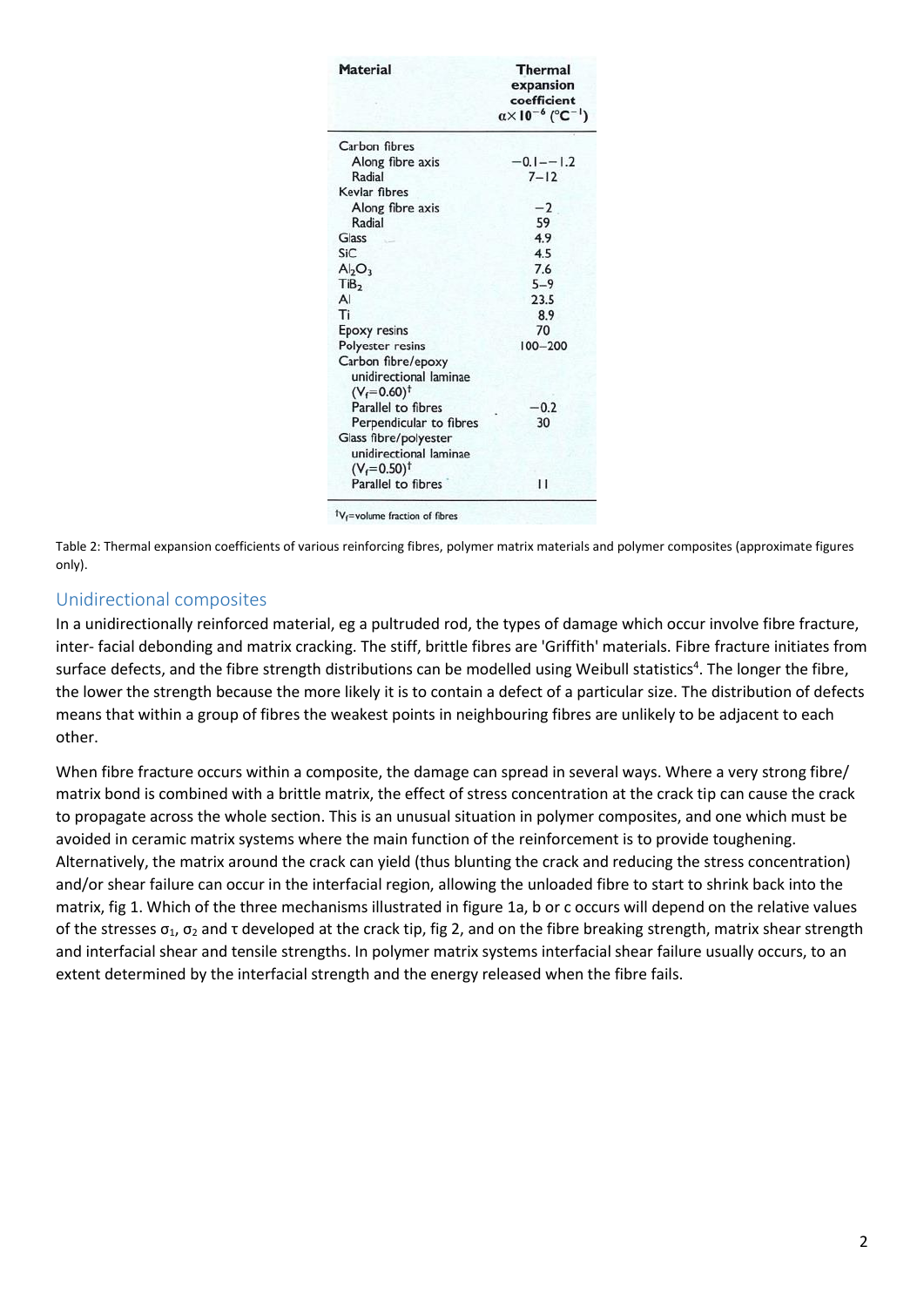

Fig.1 Fibre failure propagation<sup>4,5</sup>: a brittle cracking of matrix (high interfacial strength), b shear yielding of matrix, c interfacial failure, d propagation of fracture involving a and c.



Fig 2 Stresses developed at the tip of a notch or crack in a composite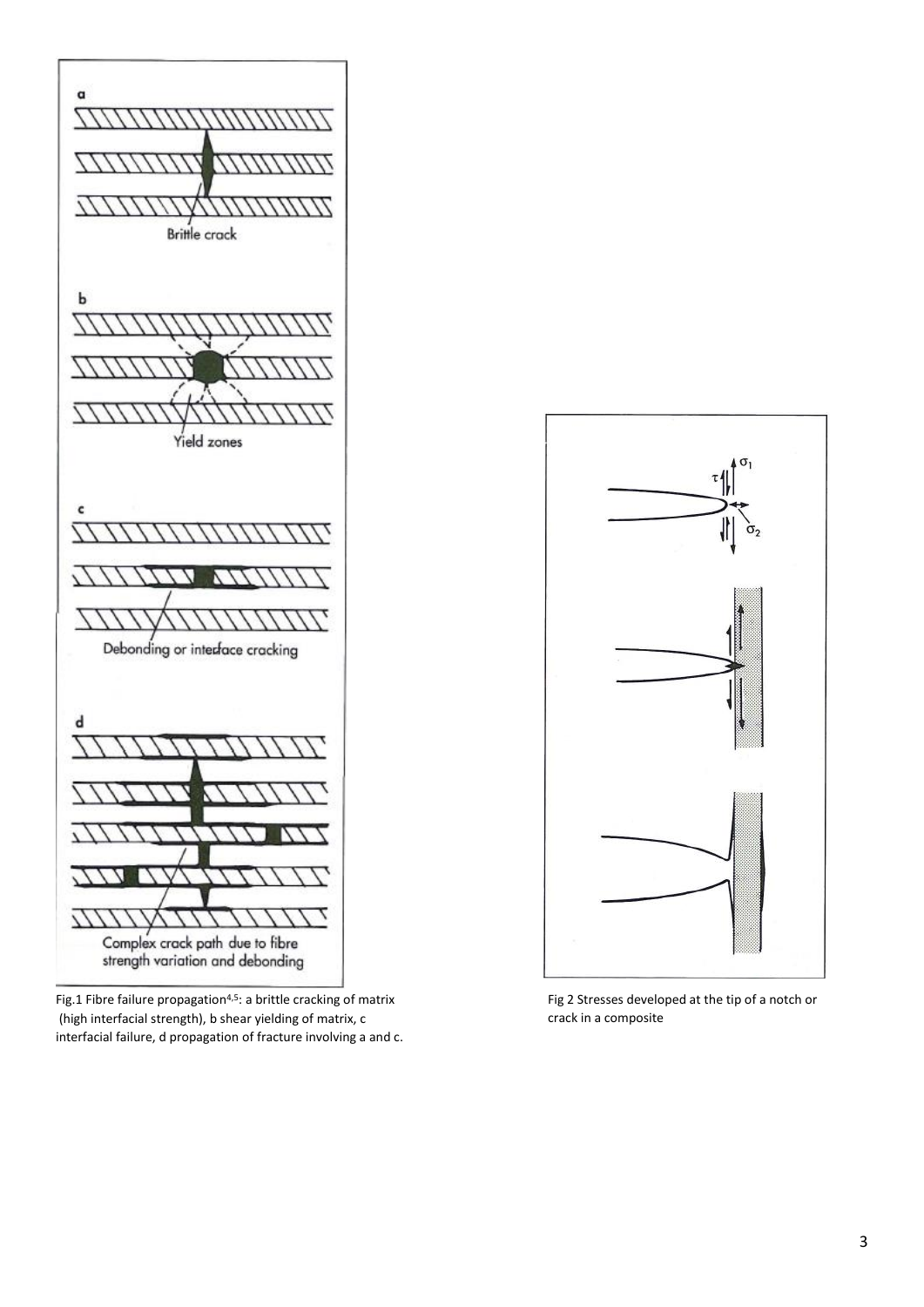

Fig 3 Tensile failure in unidirectional composites: a (top) strong interfacial bonding in glass (lbrel polyester (courtesy J N Price); b (centre) brush-like failure with extensive (lbre pullout in glass (lbrel polyester (courtesy D Hull); c (bottom) flat stress corrosion fracture in glass fibre/polyester tested in dilute HCI (courtesy J N Price)

Fracture surfaces characteristic of strongly and weakly bonded interfaces are shown in figure 3. A strong interface gives a relatively smooth surface, fig 3a, whereas extensive debonding gives a brush-like appearance with extensive pull-out, fig 3b. This emphasises the importance of interfacial strength in controlling fracture behaviour and toughness. A considerable amount of energy is absorbed in pulling fibres out of the matrix.

Failure of the type shown in figure 1a is illustrated in figure 3c. A glass fibre rein- forced polyester rod has been loaded in an aqueous environment containing HCL The acid in the crack attacks the adjacent fibre surfaces, introducing numerous defects and thus drastically reducing the value of σ1 at which the crack can propagate through the fibres. This produces a flat stress corrosion failure at low applied loads.

#### Cross-ply laminates

In cross-ply laminates containing plies with fibres parallel to the loading direction (0° plies) and perpendicular to the loading direction (90° plies), further mechanisms of damage accumulation arise for loading in tension. Delamination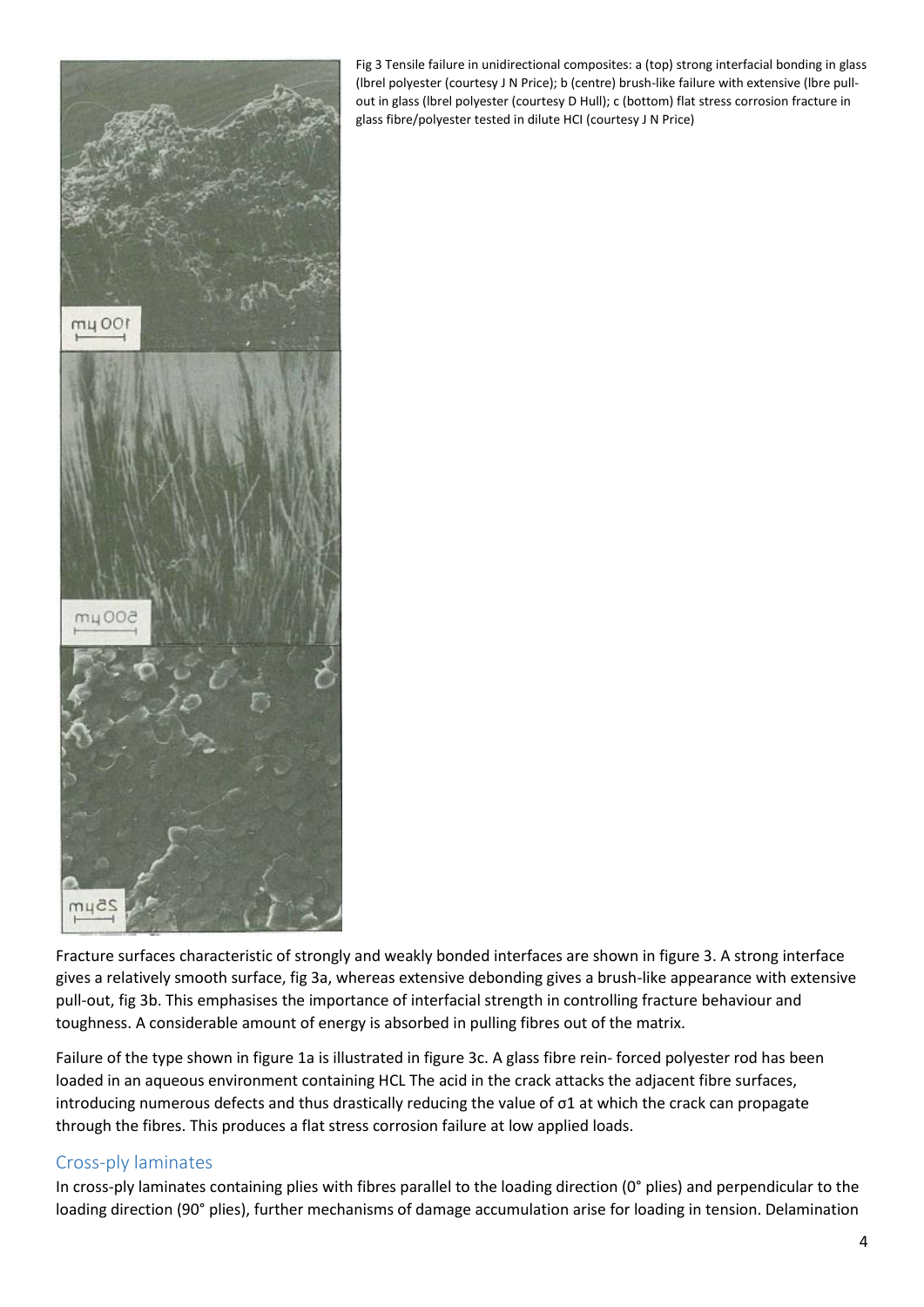and matrix cracking in the form of longitudinal split- ting and transverse ply cracking occur, in addition to fibre fracture and interface de-bonding, fig 4.



Fig 4 Delamination and matrix cracking are two of the damage mechanisms in a cross-ply laminate

Longitudinal splitting in the 0° plies develops because of the Poisson's ratio mismatch between the 0° and the 90° plies. As the 0° plies extend, they try to contract inwards but are restrained by the 90° plies which carry less load and have high stiff- ness along the fibre direction (Table 2). This results in tensile stresses in the 0° plies, perpendicular to the loading axis, causing longitudinal splits through fibre/ matrix debonding and matrix fracture.

Transverse ply cracking is another type of matrix cracking which occurs in the 90° plies. This usually starts at low stresses and again involves fibre/matrix debonding and matrix cracking, fig 5. As the load increases, the cracks propagate rapidly across the ply and increase in number until they reach a saturation state of regularly spaced cracks. The spacing at this point is characteristic of the particular laminate lay-up, and has been termed the 'characteristic damage state<sup>89</sup>. For both longitudinal splitting and transverse ply cracking, residual thermal stresses are important. On cooling after curing, there is greater contraction perpendicular to the fibre direction than parallel to the fibres because of the much lower thermal expansion coefficients of fibres than matrices (Table 1). This produces residual tensile stresses perpendicular to the fibres which assist both types of cracking. Indeed, in carbon fibre reinforced composites with brittle matrices and high cure temperatures, cracks can develop on cooling after production.



Fig 5 Transverse ply crack in carbon fibre/ bismaleimide resin (picture courtesy of T M Jennings and D Hull

Delaminations initiate at free surfaces; these can be test-piece edges, internal defects or holes, fig 6. They are again a result of the modulus and Poisson's ratio mismatch between adjacent plies. The transverse and shear stresses in each ply must drop to zero at the free surface, giving rise to tensile interlaminar stresses 10. Interior delaminations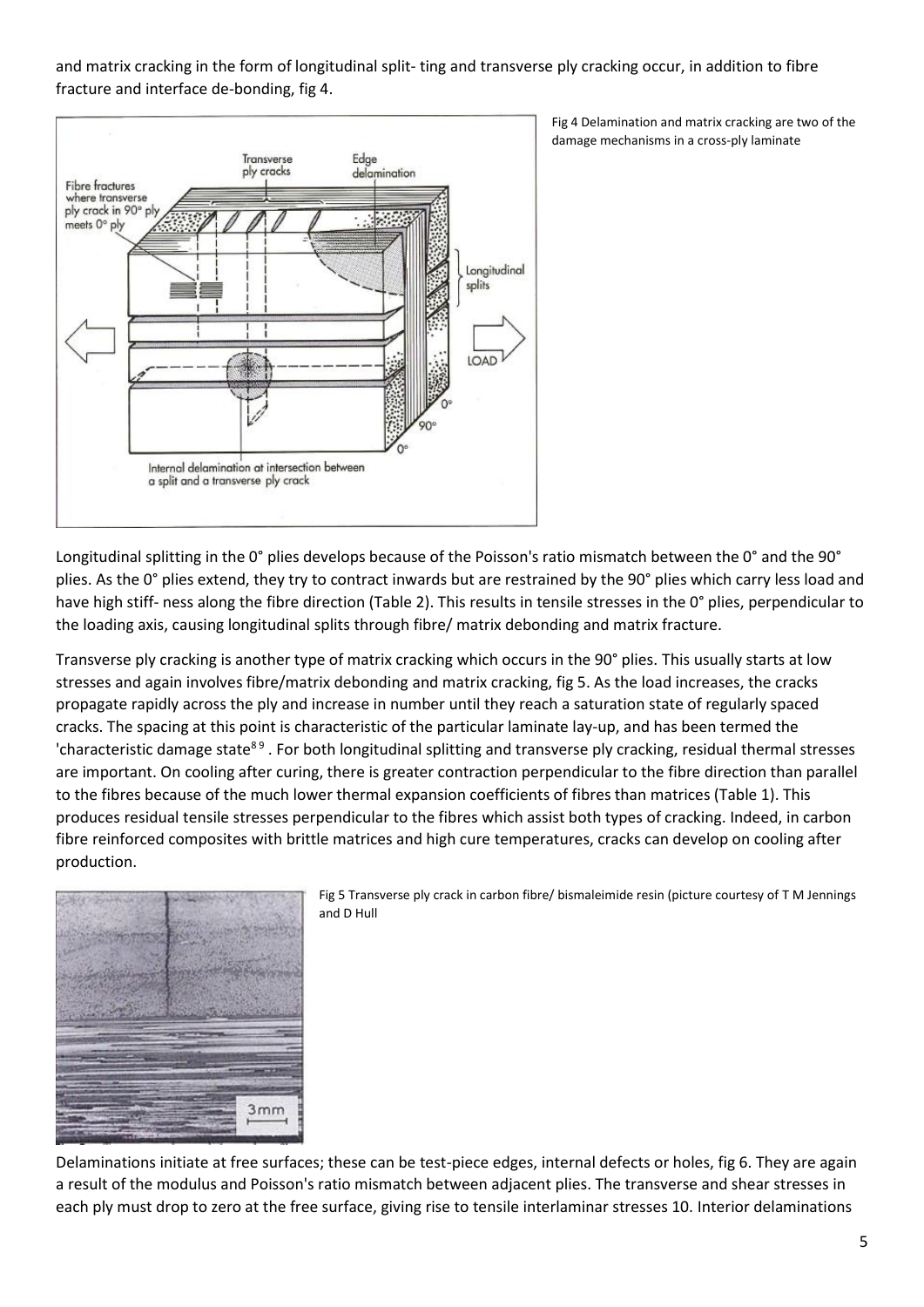can propagate from unhanded areas between plies or at the intersections of other types of damage such as longitudinal splits and transverse ply cracks, fig 4.



Fig 6 Edge, E, and internal, I, delamination in a glass fibre/epoxy laminate (courtesy K-H Leong): transverse ply cracks, T, in outer 90° plies

The sequence in which damage builds up depends on the types of fibre and matrix, the surface treatment and interfacial bonding, the particular lay-up and ply thicknesses.

#### Other failure modes

The elements of damage described above for tensile loading occur in other loading modes, although the detail of how they accumulate varies. In tensile fatigue loading, damage accumulation is similar to that for monotonic tension, although high frequency cycling can give rise to resin heating (particularly in glass and Kevlar reinforced materials with low thermal conductivity) and modification of matrix properties.

Impact loading can be particularly problematic. Very little evidence of the damage may be visible on the surface (BVID barely visible impact damage), but the delamination and cracking subsurface can cause significant strength reduction.

In compression, fibre buckling and the formation of kink bands has been observed, fig 7, with characteristics bending failures visible in the brittle fibres, showing regions of tensile and compressive fracture. In carbon fibre/epoxy systems, shear failure can also occur in compression, with the transition from buckling to shear depending on matrix shear modulus and fibre shear strength $^{11}$ .



Fig 7 Fibre buckling and kink band formation 4: (top) buckling, (centre) fibre fracture, (bottom) kink band (courtesy of T V Parry and A S Wronski)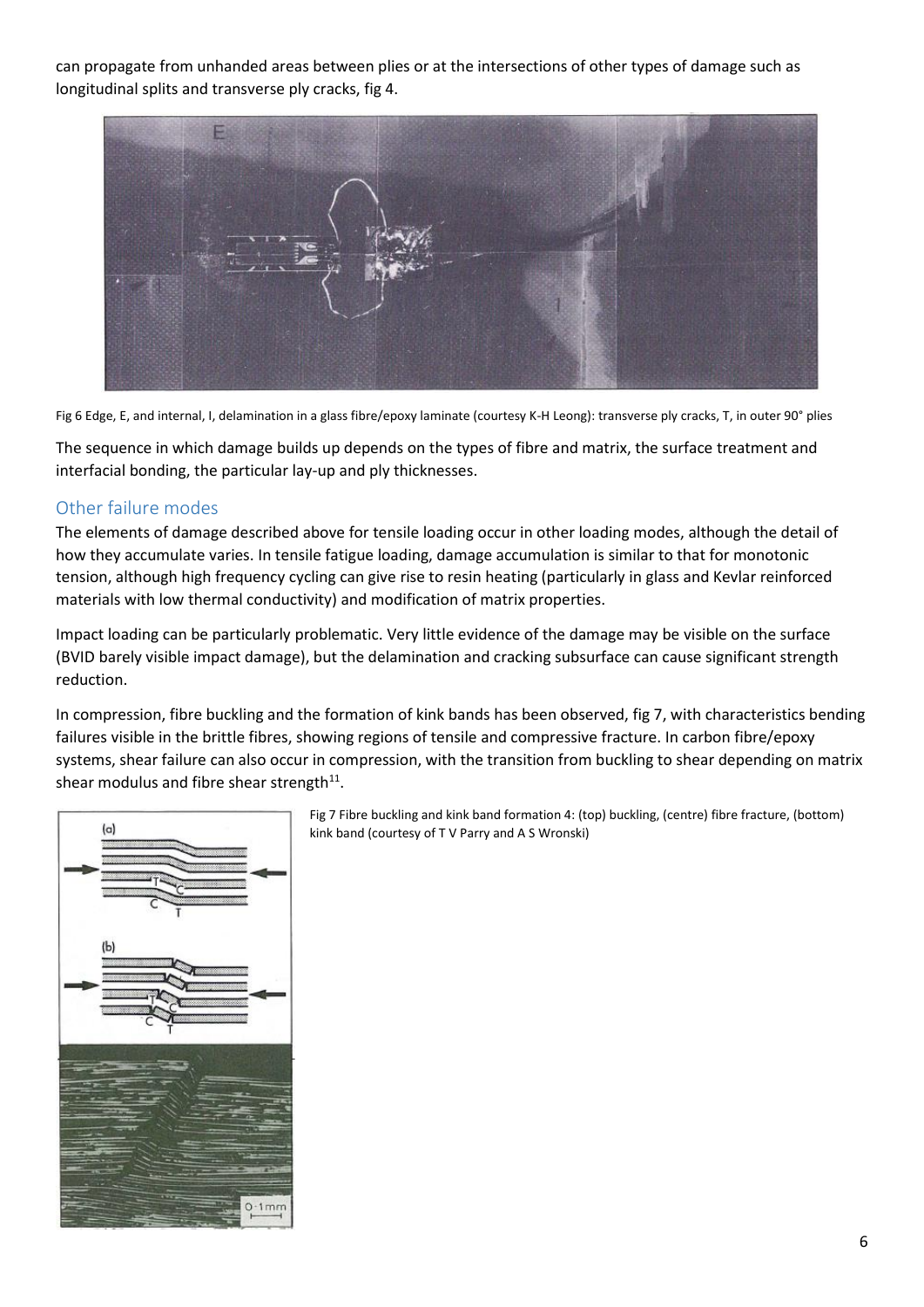Damage accumulation in continuous fibre reinforced polymer composites is a complex process. The individual damage elements can be identified and, in some cases, their propagation has been success- fully modelled using fracture mechanics at the microscopic level, for example in the propagation of transverse ply cracks in 90° plies in fatigue <sup>12</sup>. Difficulties arise with the prediction of the growth of damage resulting from the interactions between damage in neighbouring plies. Two such situations are the initiation of internal delamination where transverse ply cracks cross longitudinal splits, and fibre failure in a 0° ply as a result of the stress concentration at the edge of a transverse ply crack in a neighbouring 90° ply, as shown in figure 4. A row of fractured fibres in a 0° ply, caused by transverse ply cracking in 90° ply and revealed by a de-ply technique, is shown in figure 8.



Fig 8 Fibre fractures in a 0° ply as a result of transverse ply cracking in the adjacent 90° ply. Carbon fibre/epoxy, revealed using a de-ply technique (courtesy of T M Jennings and D Hull)

Monitoring damage development by stiffness reduction<sup>5</sup>, and the relation of stiffness reduction to residual strength, may provide a route to assessment of residual component life. However, it needs to be applied with caution because some damage mechanisms have more effect on stiffness than others. Further understanding of damage accumulation in polymer composites is still required, together with the development of · the new branch of mechanics known as 'damage mechanics' <sup>13</sup> to predict composite behaviour.

## METAL MATRIX COMPOSITES

There are two main areas of metal matrix composite (MMC) development where applications are beginning to emerge: discontinuously reinforced aluminium alloys, and SiC monofilament reinforced aluminium and titanium matrices. Initial interest in whisker reinforcement has declined because of the health hazard posed by handling the whiskers.

The role of the reinforcement in metal matrix composites is similar to that in polymer systems, providing increases in stiffness and strength in low density matrices. In addition, the presence of stiff particles or fibres improves elevated temperature properties and thus extends the range of temperatures over which the light alloys can be used. However, one of the major problems with metal matrix composites is the reduction in ductility and toughness obtained in the composite compared with the matrix alloy, Table 3.

| Property                                   | <b>Matrix alloy</b><br>(8090) | <b>MMC</b><br>$(8090 +$<br>20 wt%SiC) |
|--------------------------------------------|-------------------------------|---------------------------------------|
| $\sigma$ <sub>7</sub> (MNm <sup>-2</sup> ) | $360 - 450$                   | $500 - 525$                           |
| UTS ( $MNm^{-2}$ )                         | $460 - 520$                   | 550-570                               |
| Elongation (%)                             | $-4$                          | $-3$                                  |
| $K_{1c}$ (MNm <sup>-3/2</sup> )            | $20 - 40$                     | $10 - 25$                             |
| $E(GNm^{-2})$                              | 80                            | 104                                   |

Table 3: Comparison of properties of aluminium-lithium (8090) based metal matrix composite with those of unreinforced matrix material

#### Discontinuous reinforcement

A limited number of applications have been reported for discontinuous systems. For example, Saffil (alumina) fibre reinforced aluminium castings are being used for piston crowns, and the first flight-qualified MMC component, electrical racking, is made from an extruded aluminium/SiC particulate system<sup>14</sup>.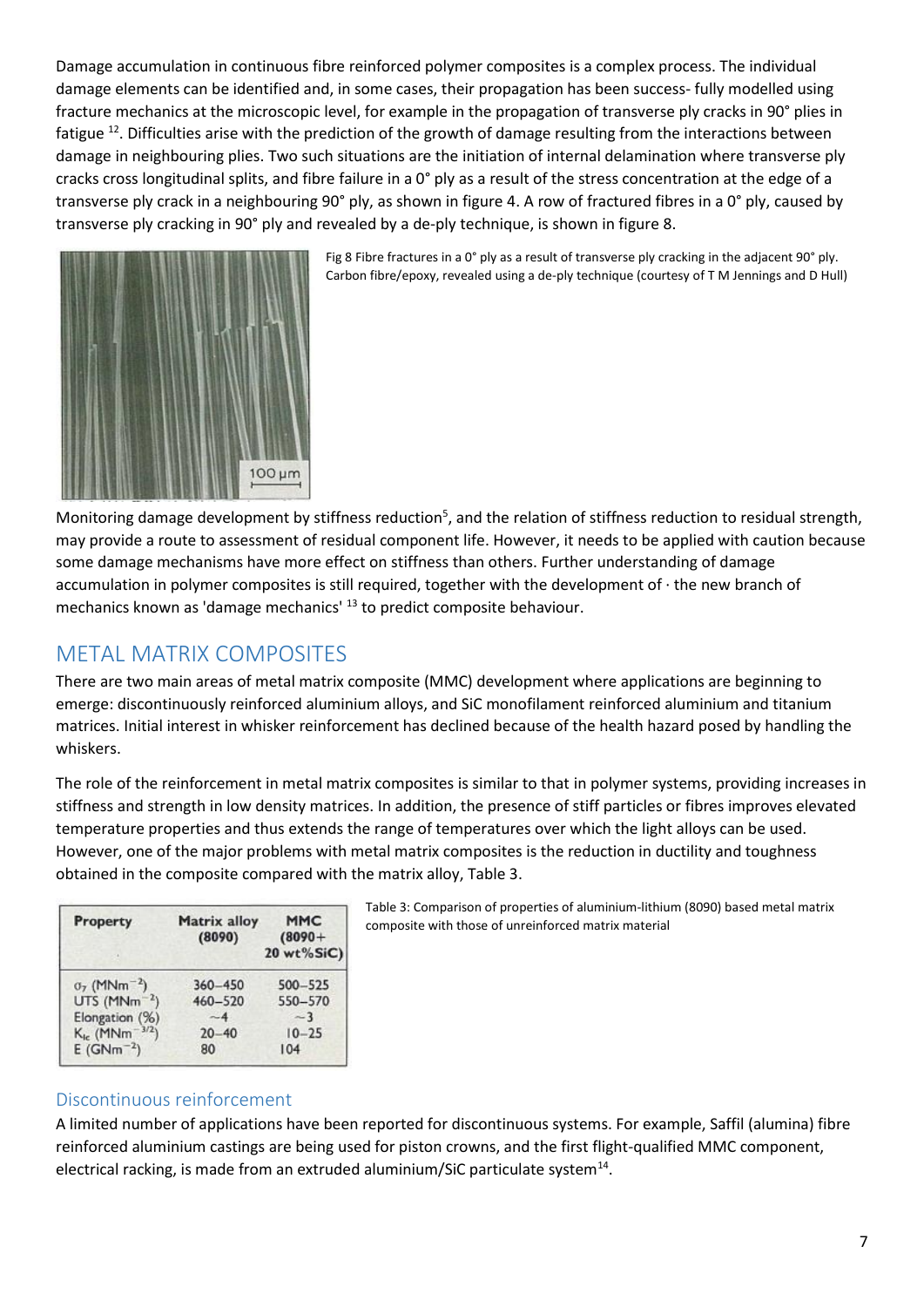Discontinuously reinforced systems are generally isotropic and their fracture behaviour is therefore much closer to that of conventional alloys. However, the presence of the reinforcement has a number of important effects on matrix microstructure and properties, and on crack path. Reinforcements have lower thermal expansion coefficients than the metal matrices (Table 1). On cooling down from processing and heat treatment this induces compressive stresses within the particles and tension in the matrix. These residual stresses are partly relieved by the emission of dislocations, and high dislocation densities develop within the matrix. For spherical particles, the elastic residual stresses should be uniform and hydrostatic, but irregular shaped particles and short fibres lead to local stress concentrations and deviatoric tensile stress components. The presence of the reinforcement inhibits grain growth, and the combination of high dislocation density, fine grain size and the constraining effect of the rigid particles results in high initial work hardening rates <sup>15</sup>. The characteristic tendency of underaged aluminium alloys to develop intense planar slip bands is suppressed in the composite materials.

The dominant mechanism of tensile failure in aluminium/silicon carbide systems is by void formation. Void nucleation can occur

- 1. at cracked reinforcement particles,
- 2. adjacent to the reinforcement at stress concentrating features such as angular particles and fibre ends,
- 3. around the reinforcement particles themselves if the interfacial bonding is weak, or
- 4. around other particles within the matrix introduced by processing or heat-treatment.

Fracture of the reinforcement is encouraged by low strength reinforcement (eg coarse particle sizes), high strength matrices and high reinforcement aspect ratios, where load transfer to the reinforcement can occur by fibre loading (eg in Saffil).

In SiC reinforced aluminium, interfacial bonding is strong and case 3 is not common. The tensile fracture surface of a 15wt% 3 μm SiC reinforced 8090 alloy, fig 9, shows little evidence of voiding around SiC particles. Failure occurs by linking of voids formed around finer particles (egoxides) within the matrix, ie involving mechanisms 2 and 4 above. Once void nucleation occurs, void growth is rapid in the hydrostatic stress field within the matrix. In a recent study <sup>17</sup> heavily oxidised SiC particles were used to make a compo- site. The resulting material suffered void formation at SiC/matrix interfaces at very low strains.



Fig 12 failure in AI/SiC particulate MMC made by a powder processing route. There is little evidence of voiding around the SiC particles (courtesy D M Knowles)

During fatigue crack growth in particulate composites, fig 10, the crack will avoid the stiff reinforcement unless particle cracking or interfacial failure attract the crack-tip. For example, the fracture of coarse SiC particles ahead of the crack-tip controls the crack path in the aluminium 6061/SiC composite, fig 11.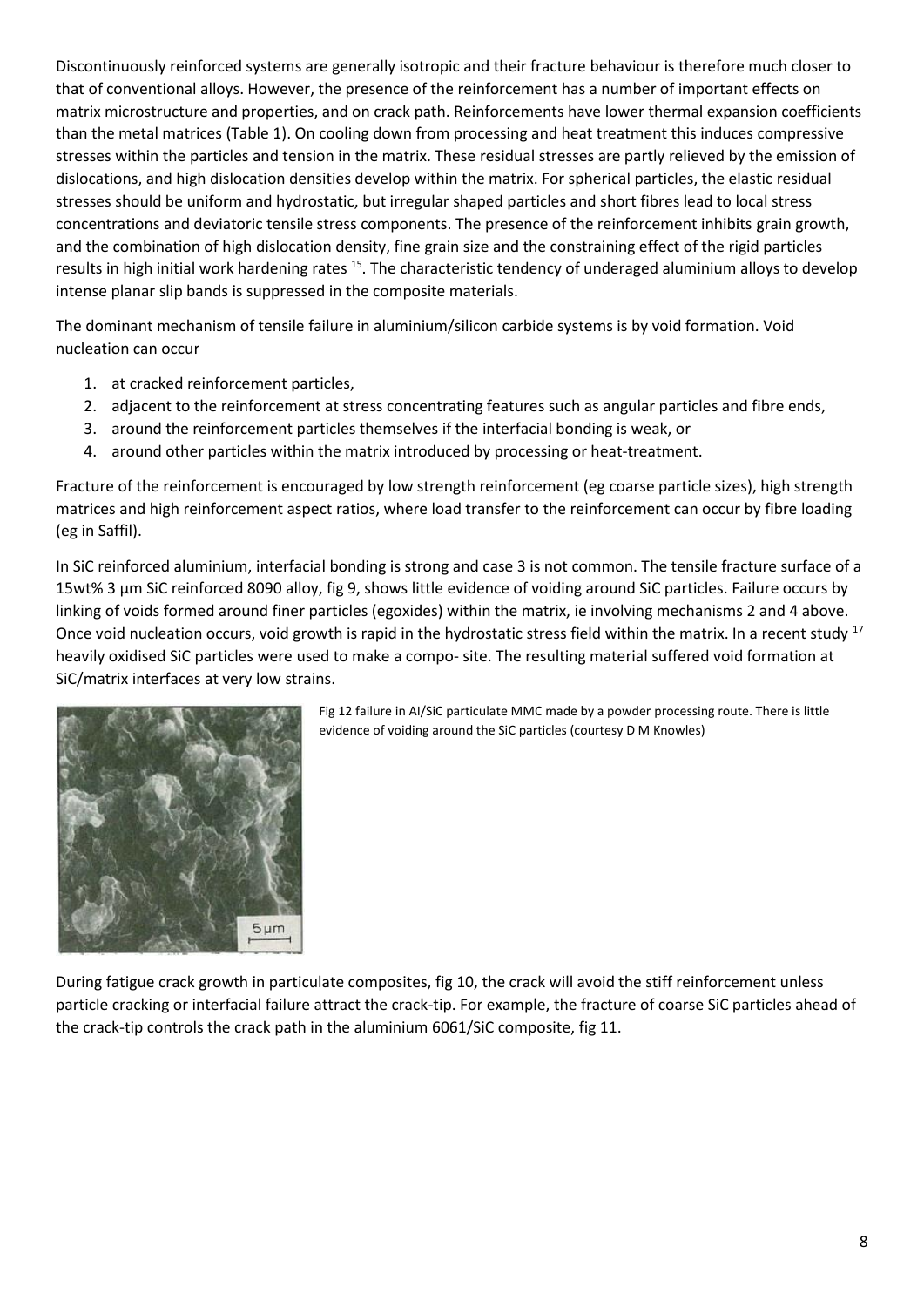

Fig 10 Crack-tip/reinforcing particle interactions during fatigue crack growth in particulate composites

Fig 11 Particle fracture ahead of a fatigue crack in 6061 At/SiC (courtesy S Kumai



Unlike continuously reinforced materials, discontinuously reinforced compo- sites can be tested and analysed using many of the techniques developed for conventional alloys. However, the presence of the reinforcement does affect the mechanism of failure, even when that failure occurs predominantly in the matrix phase. This is demonstrated by a comparison of fatigue crack propagation at low growth rates in AI 8090/SiC and the matrix 8090 alloy, fig 12. In both materials, crack propagation occurs through the matrix, but the homogeneous slip character in the composite changes the mode of crack growth and gives growth rates which are almost a factor of two higher.



Fig 12 Fracture surfaces at low growth rates: (top) 8090 matrix alloy, showing effects of planar slip, and (bottom) 8090/SiC showing matrix failure via homogeneous deformation (courtesy D M Knowles)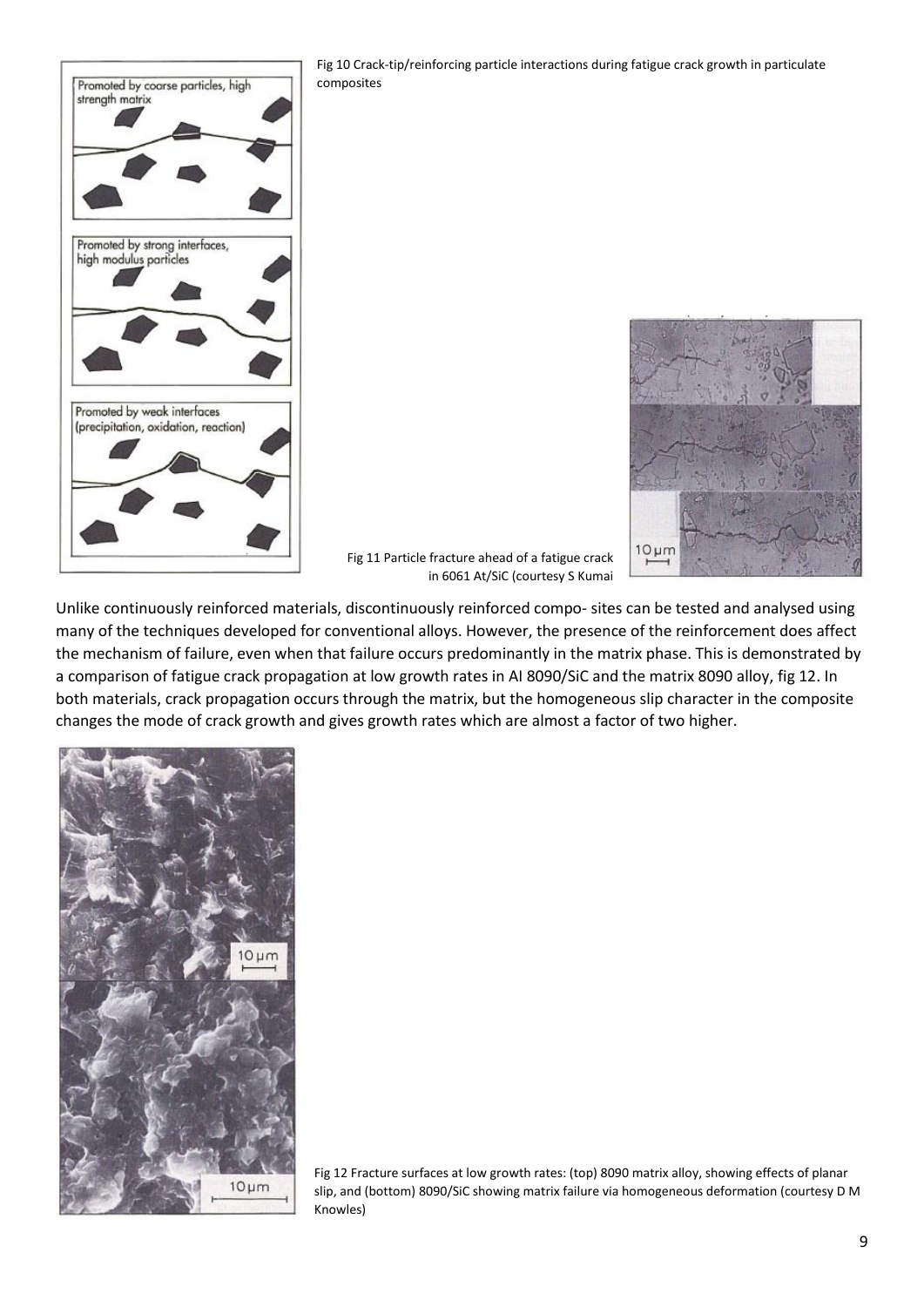It is becoming clear that particle size, shape and distribution, interfacial strength and matrix cleanliness are important in determining toughness and crack growth in MMCs; it is now necessary to learn how to control them.

### Continuous fibre reinforcement

Recent developments in continuously reinforced systems have involved the use of monofilaments of SiC (~100 μm in diameter) in aluminium and titanium matrices. In terms of applications, the principal areas of interest are in aircraft, missiles and engines.

The strength and stiffness of unidirectionally reinforced material parallel to the fibres is very appealing: 6061 Al with 50% SiC monofilament gives a tensile strength of 1460 MNm-2 and a Young's modulus of 204 GNm-2 at a density of 2.9 Mgm<sup>-317</sup>. However, such material shows some similarities to the behaviour encountered in polymer composite laminates. Variations in moduli and Poisson's ratio between plies cause delamination and matrix cracking, and this is also promoted by the high thermal residual stresses resulting from the mismatch between the thermal expansion coefficients of the matrix and the reinforcement (Tables 1 and 2).

An additional problem arises in metal matrix systems due to reaction between the fibres and the matrix during processing and operation at elevated temperatures. Extensive reaction, particularly with SiC in titanium matrices, leads to the formation of brittle reaction products at the fibre/matrix interface. Cracking in the interfacial zone can either lead to interfacial failure and low transverse ply strength, or act as an initiation site for fibre fracture at low stresses, thus having a very deleterious effect on composite strength, fig 13. To overcome this problem, considerable re- search effort is now being concentrated on developing fibre coatings both to act as diffusion barriers and to provide interfacial regions with controlled properties <sup>18</sup>.



Fig 13 Transverse cracking in a brittle interfacial zone around SiC monofilaments in a titanium matrix (courtesy J G Robinson and British Petroleum)



Fig 14 Continuous fibre reinforcement promotes 'graceful' or gradual Failure in ceramic matrix composites<sup>19</sup>. Three important elements of the failure process are labelled: matrix cracking, interfacial failure and fibre fracture

## CERAMIC MATRIX COMPOSITES

Ceramic matrix composites, (CMCs) are the least developed (excluding the carbon-carbon materials), yet most eagerly anticipated composite systems. A host of applications awaits the arrival of high temperature materials which are environmentally stable, stiff, wear resistant and also tough.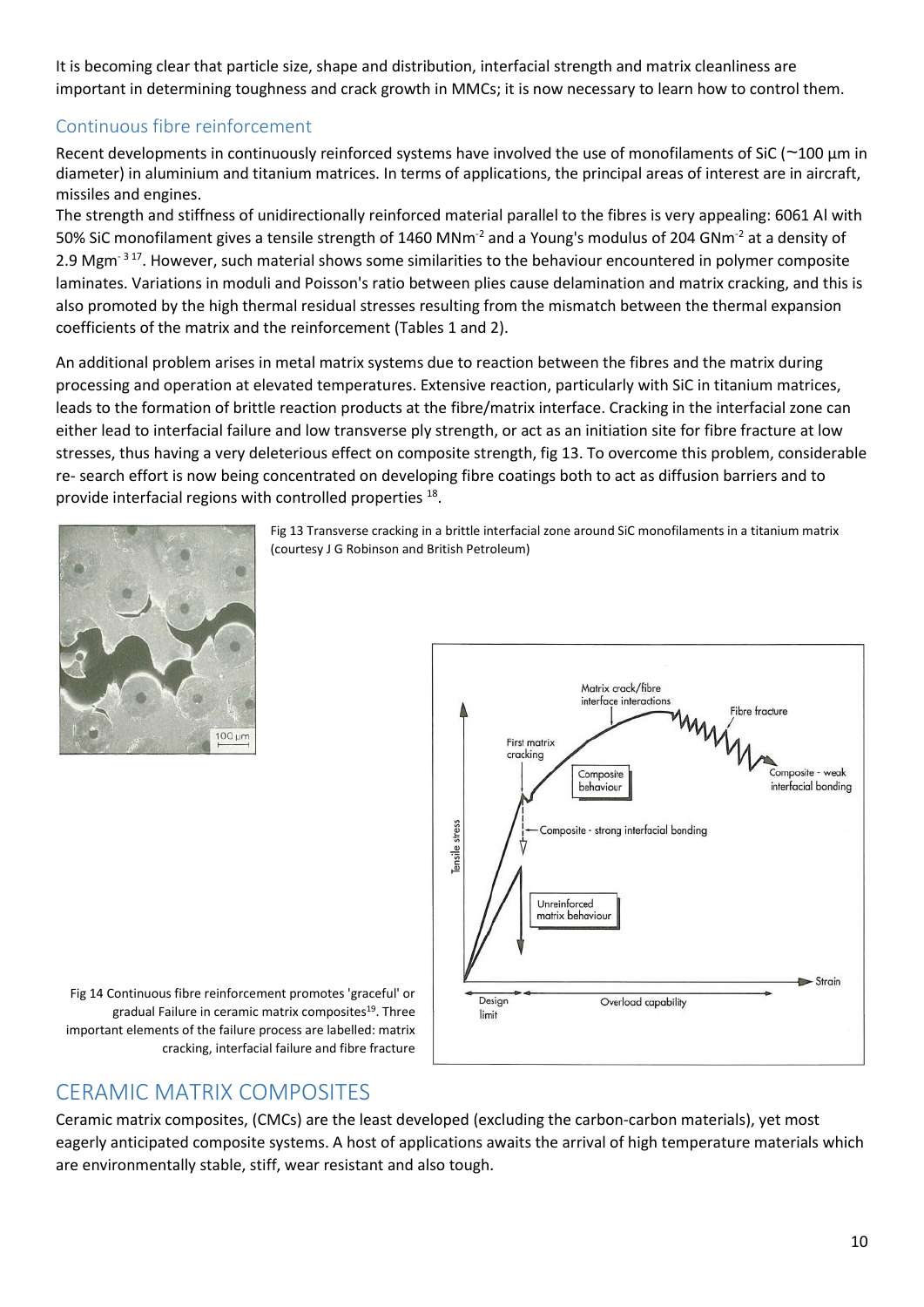In contrast to polymer and metal matrix composites, the primary role of the reinforcement in CMCs is to improve toughness. In continuous fibre reinforced systems this involves a change from a sudden, catatrophic failure mode to one of progressive damage accumulation, offering the possibility of an overload capability 18 or the detection of the early stages of damage and removal from service before final fracture. The problems arising here are similar to those in continuous fibre reinforced polymer composites, ie relating the nature and level of damage that has built up to the change in response of the material to the monitoring system being used.

#### Particulate reinforcement

In particulate reinforced systems, the role of the reinforcement is often to modify the crack path through crack deflection. Forcing the crack tip away from the plane of maximum tensile stress reduces the local crack-tip stress intensity and increases the length of the crack path.

In the commercially available titanium boride/silicon carbide system, the difference in thermal expansion coefficient results in tensile stresses in the TiB<sub>2</sub> particles and compression in the SiC matrix. This promotes toughness through crack clamping in the SiC, whilst interfacial failure and the difference in modulus between the two materials encourage crack deflection. Typical values of fracture toughness (K<sub>le</sub>) in monolithic SiC are between 3 and 4 MNm<sup>-3/2</sup>, whereas this can be increased to in excess of 8 MN<sup>-3/2</sup> in SiC/TiB<sub>2</sub> composites<sup>18</sup>. Where whisker reinforcement is used, crack bridging effects and whisker pull-out can also be significant aspects which promote toughness <sup>19</sup>.

#### Continuous fibre reinforcement

The role of continuous fibre reinforcement in promoting gradual or 'graceful' failure is indicated in figure 14. Matrix cracking interfacial failure and fibre fracture are important elements of the failure process. Much of the toughening (and hence strength in brittle materials) is derived from fibre pull-out, and so control of interfacial strength is crucial in ceramic matrix materials. This is illustrated dramatically by the micrographs in figure 15, which should be compared with those for polymer composites in figure 3. The material is a SiC fibre (Nicalon) reinforced glass ceramic. In figure 15a and b, the surface treatment has led to too strong an interfacial bond and so a crack has been able to run straight through fibres and matrix, whereas in figure 15c and d, a weaker interface has promoted interfacial failure and fibre pull-out. The strength of the sample in figure 15c was three times that of the one illustrated in figure 15a.



Fig 15 Effect of fibre surface treatment on fracture surface appearance in a Nicalon reinforced glass ceramic (top left and right) debonding and pull-out with a weak interface, (bottom left and right) strong bonding resulting in a flat, brittle failure (courtesy D W Shin and K M Knowles)

In common with MMCs, the high processing temperatures used for CMCs can lead to interfacial reaction and the formation of brittle interfacial layers, with deleterious effects on fibre strength. Again, fibre coatings are being examined as a means of controlling the interfacial failure process.